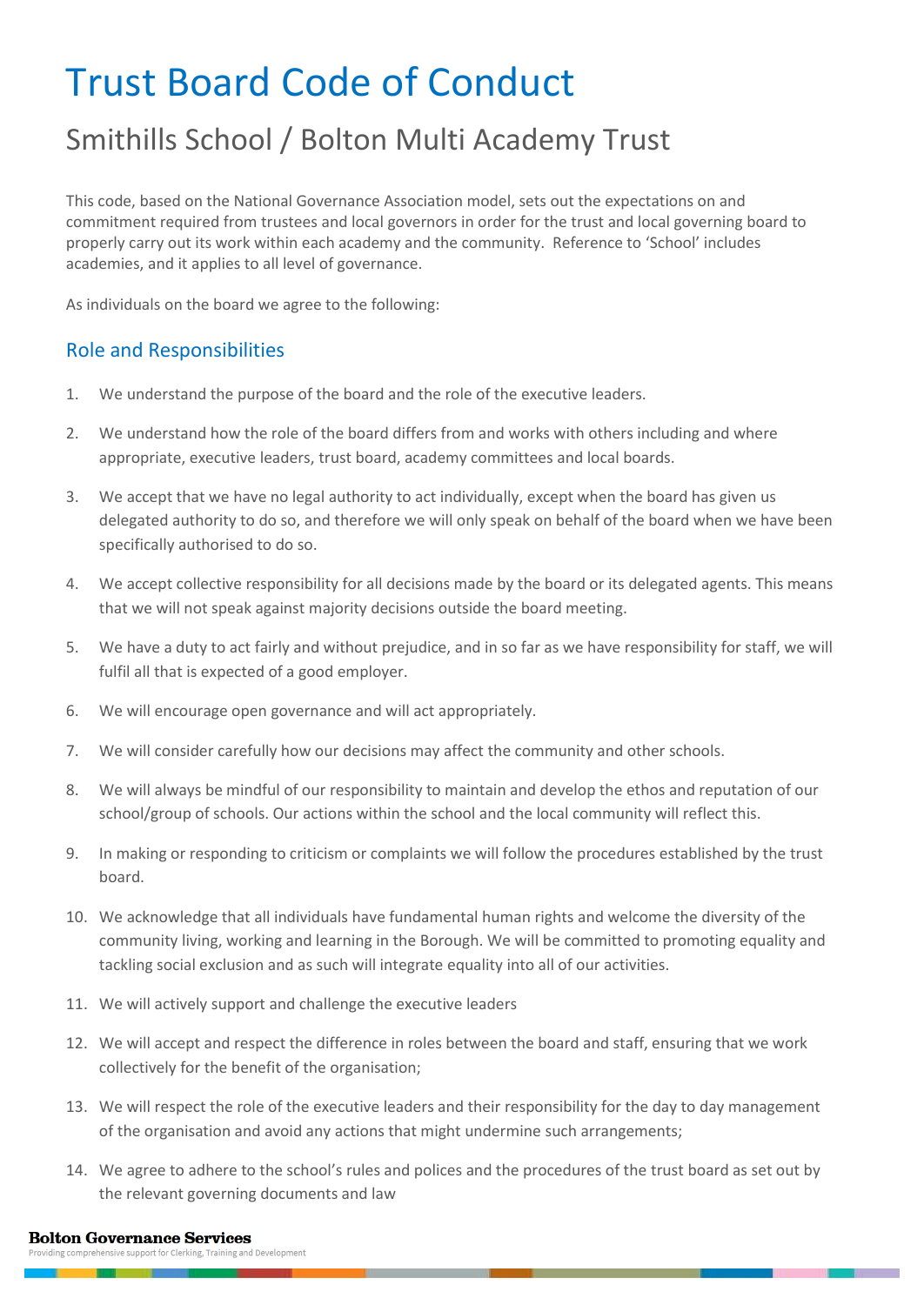- 15. When formally speaking or writing in our governing role we will ensure our comments reflect current organisational policy even if they might be different to our personal views;
- 16. when communicating in our private capacity (including on social media) we will be mindful of and strive to uphold the reputation of the organisation
- 17. We will avoid, as far as possible, becoming involved in any communication which may lead to a conflict of interest with the role of the governing board.
- 18. We will undertake an enhanced criminal record check (DBS) on appointment and ensure that the Chair (or Principal in the case of the Chair) be informed of any subsequent criminal convictions or cautions received at the earliest opportunity.

### Commitment

- 19. We acknowledge that accepting office as a local governor, trustee or academy committee member involves the commitment of significant amounts of time and energy.
- 20. We will each involve ourselves actively in the work of the board, and accept our fair share of responsibilities, including service on committees or working groups.
- 21. We will make full efforts to attend all meetings and where we cannot attend explain in advance why we are unable to.
- 22. We will get to know the school/s well and respond to opportunities to involve ourselves in school activities.
- 23. We will visit the school/s, with all visits arranged in advance with the senior executive leader and undertaken within the framework established by the trust board.
- 24. When visiting the school in a personal capacity (i.e. as a parent or carer), we will maintain our underlying responsibility as a local governor, trustee or academy committee member.
- 25. We will consider seriously our individual and collective needs for induction, training and development, and will undertake relevant training.
- 26. We accept that in the interests of open governance, our full names, date of appointment, terms of office, roles on the governing board, attendance records, relevant business and pecuniary interests, category of trustee/local governor and the body responsible for appointing us will be published on the school's website.
- 27. In the interests of transparency we accept that information relating to local governors, trustees and academy committee members will be collected and logged on the DfE's national database of governors (Get information about schools).
- 28. We will abide by the seven principles of public life recommended in the Nolan Committee's report "Standards in Public Life" as detailed below.

#### Relationships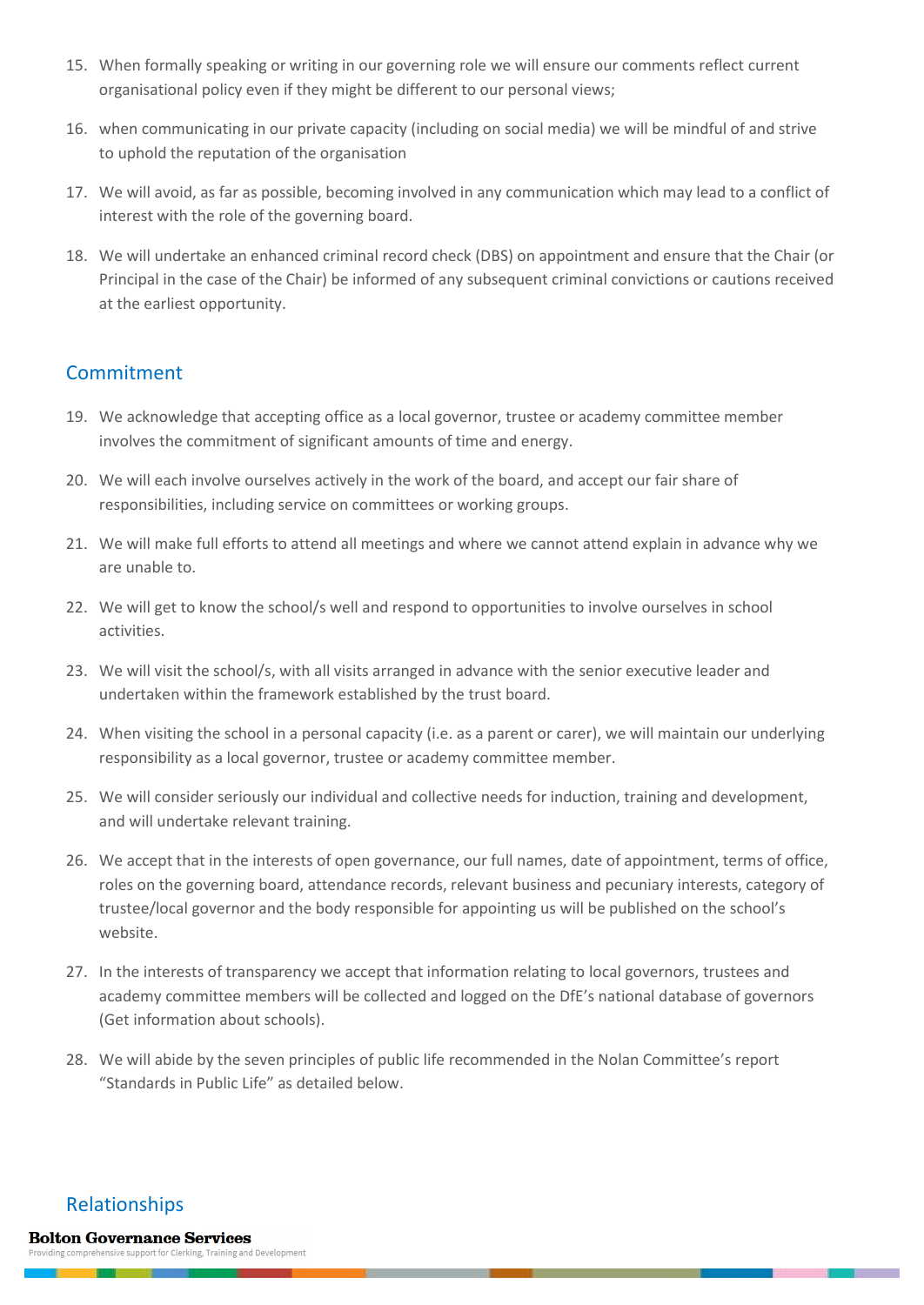- 29. We will strive to work as a team in which constructive working relationships are actively promoted.
- 30. We will express views openly, courteously and respectfully in all our communications with other local governors, trustees and academy committee members, the clerk to the board and school staff both in and outside of meetings.
- 31. We will support the chair in their role of ensuring appropriate conduct both at meetings and at all times.
- 32. We are prepared to answer queries from other board members in relation to delegated functions and take into account any concerns expressed, and we will acknowledge the time, effort and skills that have been committed to the delegated function by those involved.
- 33. We will seek to develop effective working relationships with the executive leaders, staff and parents, the trust, the local authority and other relevant agencies and the community.

#### Confidentiality

- 34. We will observe complete confidentiality when matters are deemed confidential or where they concern specific members of staff or pupils, both inside or outside school.
- 35. We will exercise the greatest prudence at all times when discussions regarding trust business arise outside a board meeting.
- 36. We will not reveal the details of any board vote.
- 37. We will ensure all confidential papers are held and disposed of appropriately.

#### Conflicts of interest

- 38. We will record any pecuniary or other business interest (including those related to people we are connected with) that we have in connection with the trust board's business in the Register of Business Interests, and if any such conflicted matter arises in a meeting we will offer to leave the meeting for the appropriate length of time.
- 39. We accept that the Register of Business Interests will be published on the school/trust's website.
- 40. We will also declare any conflict of loyalty at the start of any meeting should the situation arise.
- 41. We will act in the best interests of the school as a whole and not as a representative of any group, even if elected to the governing board.

### Breach of this code of conduct

If we believe this code has been breached, we will raise this issue with the chair and the chair will investigate; the trust and local governing board will only use suspension/removal as a last resort after seeking to resolve any difficulties or disputes in more constructive ways.